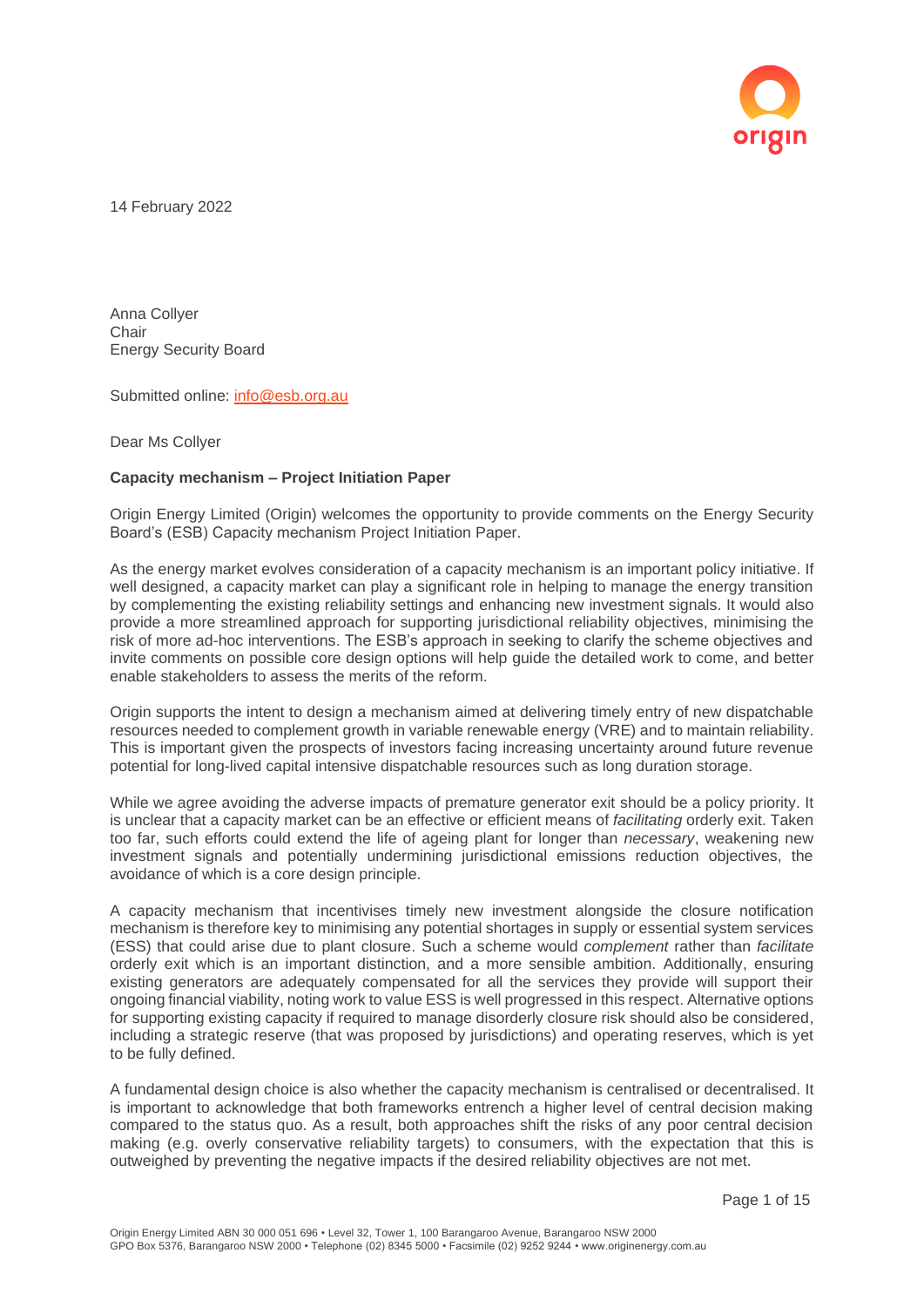A centralised approach is preferable in that it strikes a more appropriate balance between risk to consumers and certainty of achieving the desired reliability outcomes. This is principally because such frameworks provide greater certainty around the level and timing of replacement capacity, as they can be designed to allocate longer-term contracts needed to support investment in new resources. In contrast, the same factors that make investment in marginal dispatchable resources challenging currently are likely to persist under a decentralised, variable (and potentially volatile) capacity certificate scheme. A centralised mechanism would also better enable jurisdictions to choose their level of participation, whereby a jurisdiction could opt to not hold capacity auctions if they deem them unnecessary to support reliability objectives.

If you wish to discuss any aspect of this submission further, please contact Shaun Cole at [shaun.cole@originenergy.com.au](mailto:shaun.cole@originenergy.com.au) or on 03 8665 7366.

Yours Sincerely,

Steve Reid Group Manager, Regulatory Policy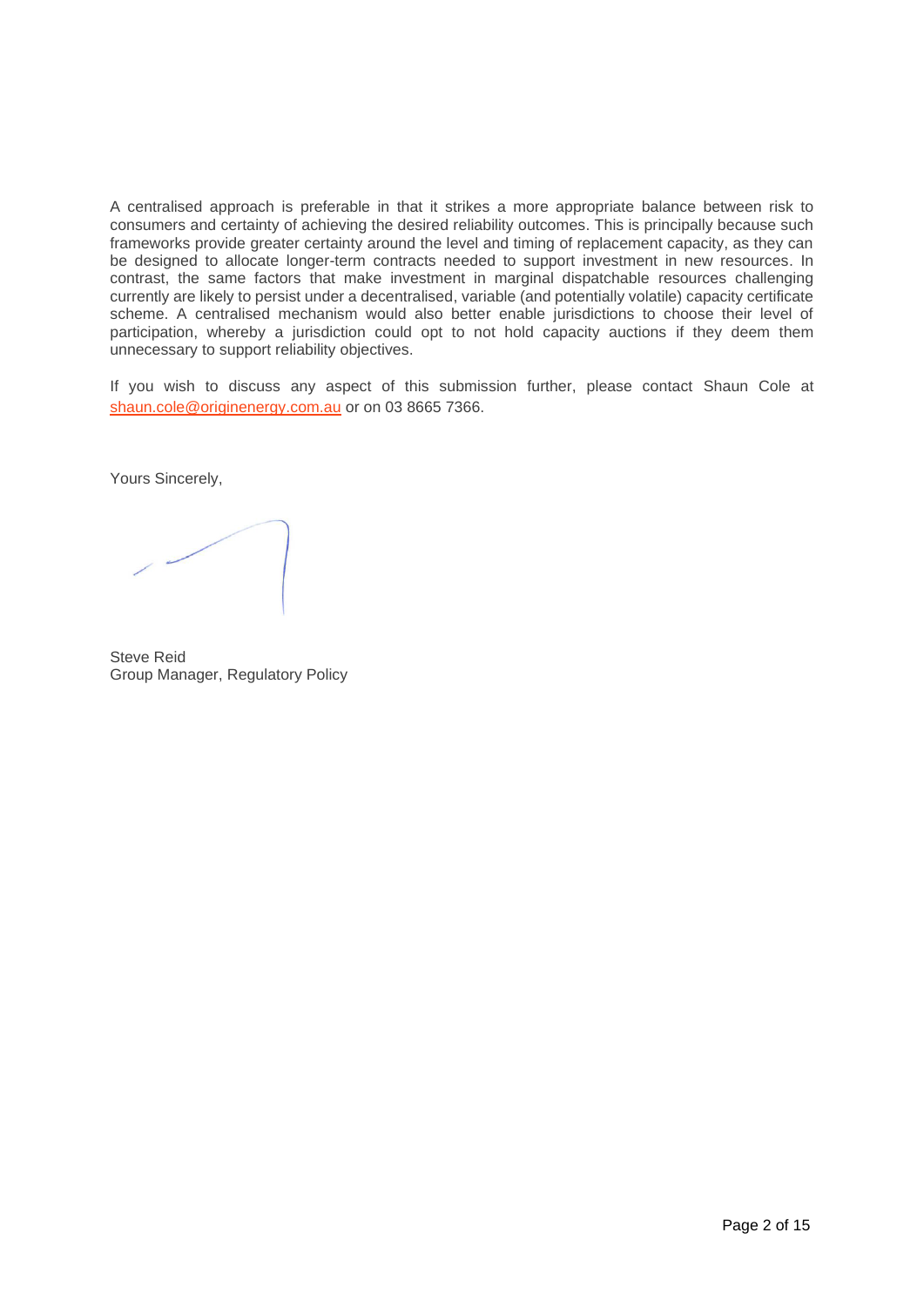# **Executive summary**

## *Defining the overarching objective*

- The need for, and options to incentivise timely investment through a capacity mechanism are relatively clear. However, designing a mechanism to also facilitate orderly exit is inherently challenging and may extend the life of the ageing thermal fleet longer than *necessary*, further weakening investment signals and potentially undermining jurisdictional emissions reduction objectives.
- Given the above risks, the overarching design objective and associated jurisdictional principles would likely be best achieved by establishing a capacity mechanism that provides strong signals for timely entry, *complemented* by a robust notice of closure mechanism.
- The simplest design choice that could be adopted to achieve this would be to limit participation in the capacity mechanism to new resources.
- If required, consideration should be given to the various options that could be used to value existing capacity that may be needed to support reliability, including a strategic reserve and operating reserves. A capacity mechanism is unlikely to be best suited for this purpose, and if contemplated it would be crucial to differentiate between new and existing capacity to maintain strong signals for new entrants.

## *High level design approach*

- Under both centralised and decentralised frameworks, under / over-procurement risk is partially shifted to consumers and ultimately dependent on centrally determined parameters such as reliability targets.
- A centralised approach is preferable, as it strikes a better balance between risk to consumers and certainty of achieving desired reliability outcomes.
- A decentralised approach to forecasting is unlikely to provide a more efficient allocation of risk, given individual retailers face uncertainty around forecast retail load over longer time horizons. It would also increase reliance on retailers to achieve reliability outcomes, noting the current framework appropriately relies on a centralised view of aggregate system demand to assess resource adequacy.
- Centralised procurement frameworks provide a more direct, transparent and certain means of facilitating timely investment, given they can be designed to allocate longer-term contracts that are necessary to support investment in new resources, directly addressing the core objective.
- In contrast, a decentralised mechanism is unlikely to materially improve longer term investment signals or provide governments with sufficient certainty around the outlook for resource adequacy relative to the existing energy only market. There is also a risk that volatility in certificate prices could heighten investor uncertainty.

### *Core design areas*

- Defining capacity: Capacity payments should be linked to the provision of capacity during the annual peak demand period (and any associated trading intervals) as reported in AEMO's Electricity Statement of Opportunities (ESOO).
- *Certificate trading and procurement methods*: Under a centralised mechanism, an auction process that is triggered by a forecast reliability gap would provide an efficient approach to procuring capacity. To ensure strong signals for timely new entry under a market-wide framework, longerterm contracts should be made available to new resources (e.g. in the order of 7 years) and shorter duration contracts to existing participants (e.g. one year).
- *Market power mitigation*: It is not clear there are any market power issues that would need to be addressed. To the extent there are concerns, these appear to mostly relate to the decentralised design options proposed and can be avoided under a centralised framework.
- *Incentives and compliance*: A centralised framework simplifies demand side compliance, given it does not rely on strong incentives/penalties and a robust assessment process to facilitate capacity procurement. On the supply-side, a robust penalty framework for non-delivery would be required to ensure capacity procured through the mechanism is built and made available.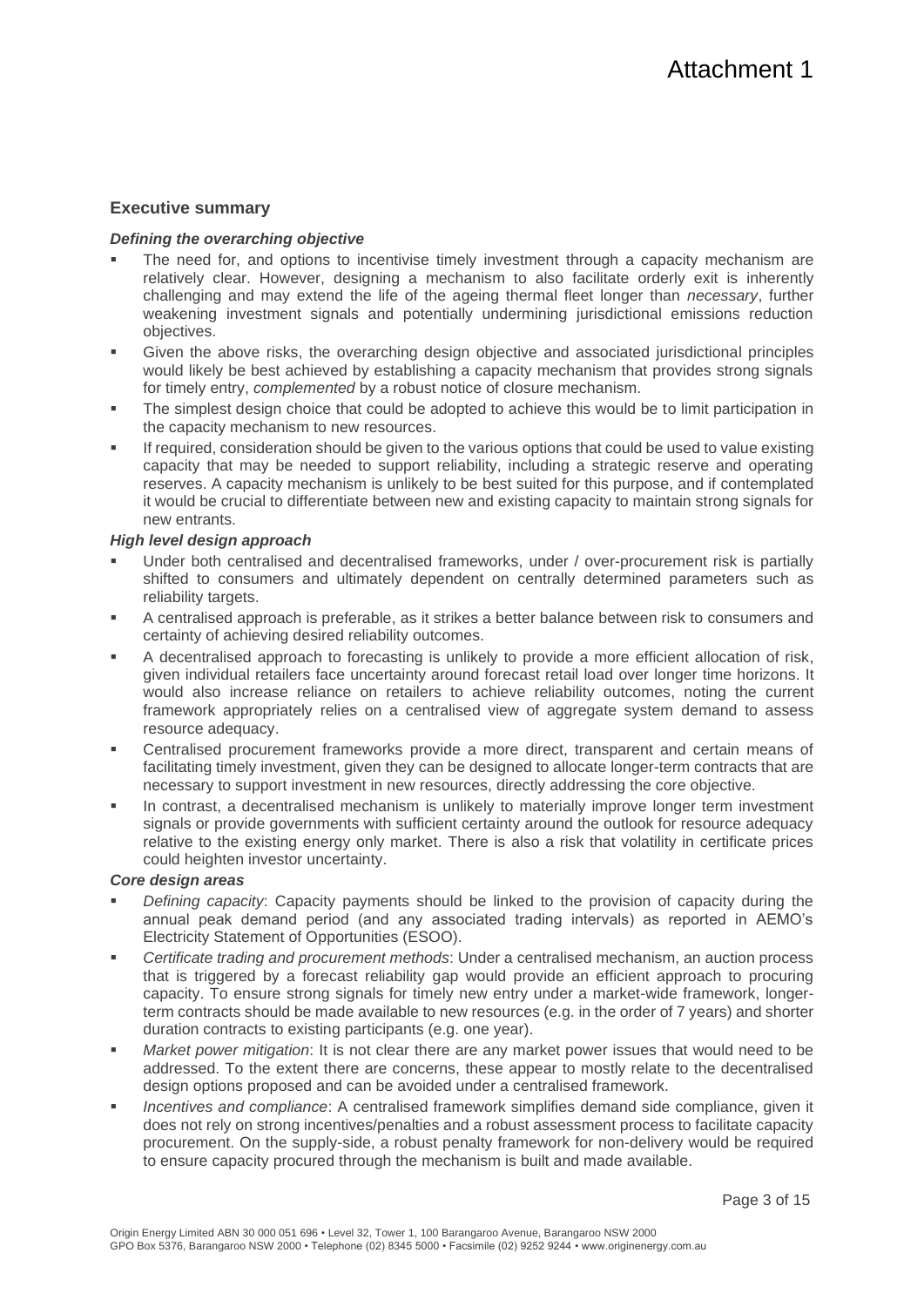# **1. The objective of a capacity mechanism**

- [1] The overarching objective as outlined by Energy Ministers is to '*develop the design for a capacity mechanism that ensures investment in an efficient mix of variable and firm capacity that meets*  reliability at the lowest cost.'<sup>1</sup> The ESB states in the Initiation Paper that this can best be achieved by a mechanism that enables timely entry of new resources while also facilitating / complementing the orderly retirement of ageing thermal generation.
- [2] While the need for, and the options to incentivise timely new investment are relatively clear, designing a scheme that can also effectively facilitate orderly exit is less obvious and requires careful thought. Taken too far, efforts aimed at prolonging the life of existing plant can dissuade new entry. The ESB will therefore need be mindful of the inherent tension between both core objectives and ensure any associated risks are mitigated by the scheme design. We discuss these issues in greater detail below.

## *1.1 Investment in new flexible dispatchable resources is required to support increased VRE penetration*

- [3] AEMO estimates over 60 GW of dispatchable firming capacity will be required by 2050, which includes approximately 45 GW of storage and 9 GW of gas-fired generation.<sup>2</sup> The need for flexible dispatchable resources is principally to overcome the timing mismatch between VRE output and demand. VRE is generally not well correlated with demand and patterns of generation can vary significantly both on a seasonal basis and over shorter time periods.<sup>3</sup> Interconnection also does not provide a one-for-one substitute for dispatchable resources. While interconnectors can assist with energy sharing, there is still a risk of coincident shortfalls in VRE across different regions.<sup>4</sup>
- [4] A mix of flexible dispatchable resources that allows for rebalancing of renewables across multiple timeframes will be required to facilitate the least cost transition. This is likely to include utility-scale batteries, hydro storage, gas-fired generation, smart behind-the-meter batteries or virtual power stations (VPPs) and potentially vehicle to grid (V2G) services from electric vehicles (EVs). <sup>5</sup> AEMO notes the most pressing need over the next decade is for investment in long duration storage (of up to eight hours depth) to manage daily variations in the fast-growing solar and wind output.<sup>6</sup>

## *1.2 Market signals for new dispatchable resources may not be sufficient to ensure the level of investment needed to satisfy government expectations of reliability*

- [5] The NEM has a strong track record in facilitating reliable supply, with new generator entry historically following periods of elevated prices. Notwithstanding this, the economics of investing in long-lived capital intensive dispatchable resources has been challenging, particularly for marginal plant that is reliant on a small number of periods per year when capacity is scarce to recover fixed costs. Prospective investors in flexible dispatchable resources now face an even greater level of uncertainty around future revenue potential, largely due to the below factors.
	- *Changing market dynamics will increase uncertainty*: VRE directly impacts market dynamics, with increased output driving a greater prevalence of negative spot prices across some NEM regions. In South Australia where renewables penetration is already around 50 per cent, spot

<sup>6</sup> Ibid.

<sup>1</sup> ESB, 'Capacity mechanism – Project initiation paper', December 2021, pg. 3.

<sup>2</sup> AEMO, 'Draft 2022 Integrated System Plan', December 2021, pg. 46.

<sup>3</sup> Oxford Institute for Energy Studies, "Electricity Sector Transition in the National Electricity Market of Australia: Managing Reliability and Security in an Energy-only Market", November 2018, pg. 16.

<sup>4</sup> Ibid. <sup>5</sup> AEMO, 'Draft 2022 Integrated System Plan', December 2021, pg. 46.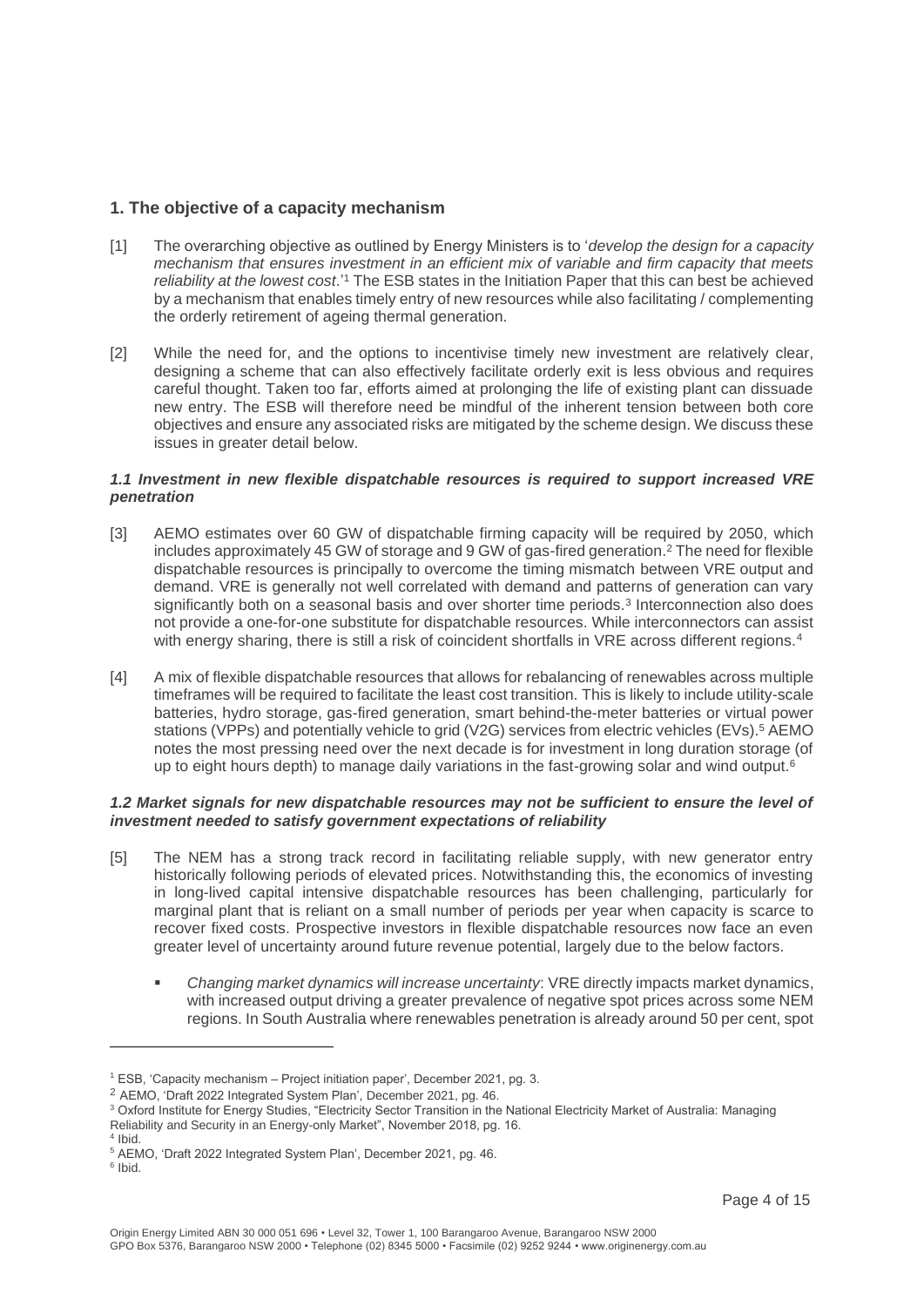prices were negative 28 per cent of the time during Q4 2021, surpassing the previous quarterly high of 23 per cent.<sup>7</sup> Given the expected growth in VRE, it will likely become increasingly difficult for dispatchable resources to predict the duration and frequency of higher prices, which is crucial to the recovery of fixed costs and the overall investment case.

- *Outlook for NEM operating demand*: The rapid uptake of distributed solar PV continues to reduce minimum operational demand across the NEM, with solar PV accounting for 40 per cent of underlying demand on Sunday 17 October 2021 at 1pm.<sup>8</sup> SA operational demand in the middle of the day is also projected to potentially reach zero by late 2022.<sup>9</sup> Coupled with ongoing energy efficiency improvements and uncertainty around the longevity of major industrial loads (some of which are dependent on government subsidy), the future level of operating demand to be served by the centralised system is unclear. This dampens the business case for centralised dispatchable resources despite them being critical to reliability.
- *Investment in government sponsored projects*: Substantial investment in interconnection and other major projects (e.g. Snowy 2.0 and 'Battery of the Nation') are being progressed/considered. While increased interconnection is vital in managing a system with greater levels of VRE, it can also dissuade investment in dispatchable plant with an interconnector essentially serving as a competitor to native generation within NEM regions.
- [6] The above factors are particularly crucial in the context of long duration storage such as pumped hydro. These facilities face significant capital costs and highly uncertain revenue streams, with their viability principally dependent on market volatility and arbitrage opportunities. In the absence of a suitable capacity mechanism, the entry of these (and other dispatchable resources) will likely continue to be driven by a combination of jurisdictional initiatives and Commonwealth interventions.

## *1.3 Facilitating or complementing the 'orderly exit' of ageing thermal generation*

[7] In seeking to address this objective it is important to determine what would constitute 'orderly exit'. In our view this is most effectively achieved by focusing on the desired policy outcomes. Essentially the goal should be the avoidance of premature plant closure that results in adverse impacts such as prolonged periods of extreme price shocks; and / or the shortage of ESS and supply (including capacity). These circumstances could arise in the absence of timely new entry to replace exiting generation and if existing plant are forced to retire due to financial distress, despite being required for system security and reliability. This could notionally occur in circumstances where services are not adequately defined and / or valued.

## Appropriate valuation of security and reliability services is critical in supporting orderly exit

- [8] It is widely agreed there is a need to value ESS in the NEM that have historically been provided for free as by-product of energy generation from synchronous plant. Good progress is being made in this respect, though work is ongoing to define the required services and how they should be valued/procured.
- [9] While valuation of ESS will go some way to reducing the risk of premature closure, it is conceivable the NEM may also undervalue the provision of capacity, which could lead to disorderly closure of ageing thermal plant that derive less revenue from energy provision over time. The circumstances underpinning the development of Spain's capacity mechanism are

<sup>7</sup> AEMO,' Quarterly Energy Dynamics Q4 2021', January 2022, pg. 16.

 $8$  Ibid, pg. 8.

<sup>&</sup>lt;sup>9</sup> AEMO, "Minimum operational demand thresholds in South Australia", May 2020, pg.18.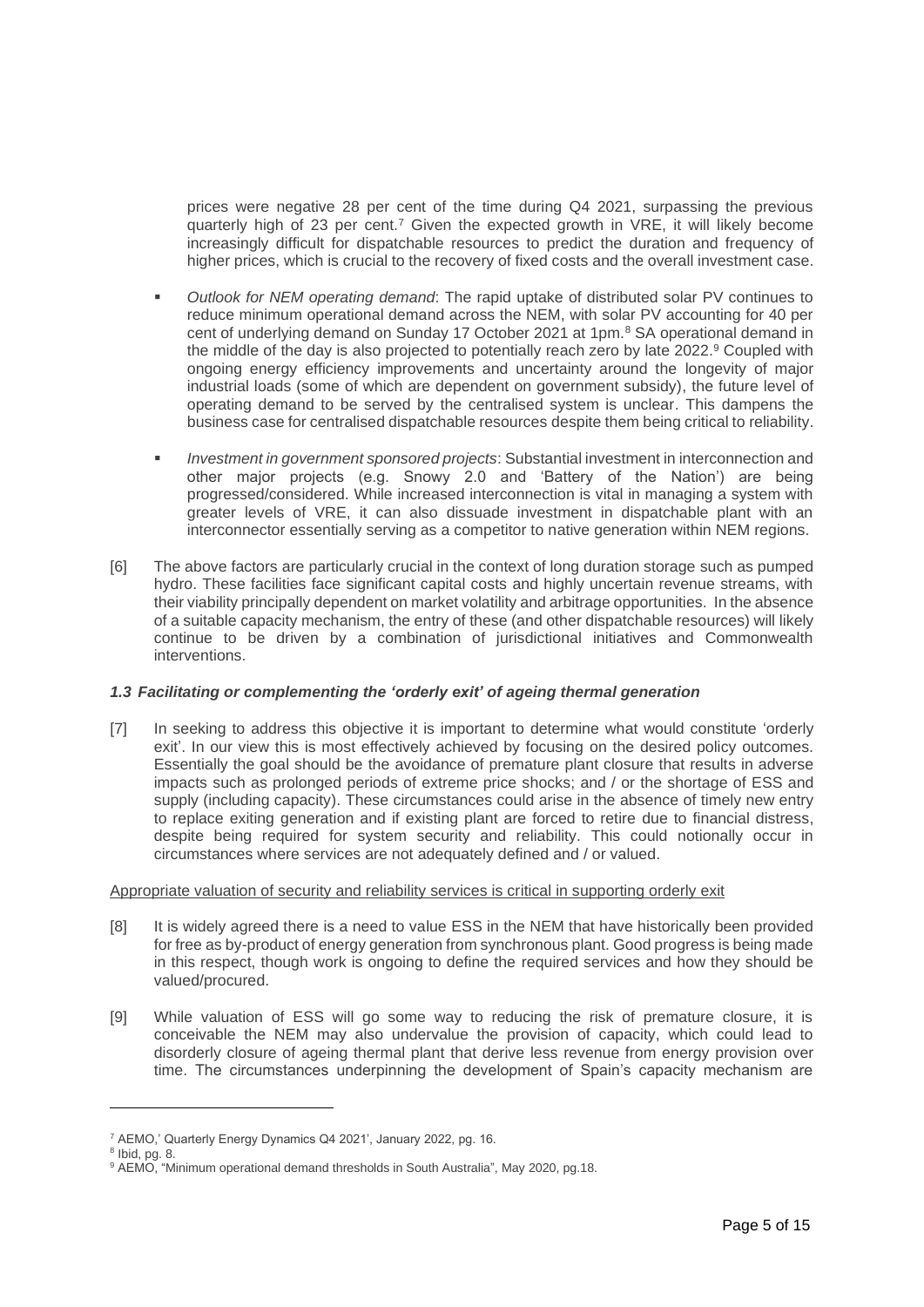relevant in this respect. The mechanism is ultimately intended to facilitate Spain's transition toward a decarbonised power market. However, it is also considered necessary to support around 26 GW of combined cycle gas turbine (CCGT) plant that have struggled to cover fixed costs over the last 3-5 years due to chronic oversupply, but are considered necessary to balance renewables and meet peak-net load in the near term.<sup>10</sup>

- [10] If the ESB determines existing plant is not being adequately remunerated for provision of capacity in line with the resource adequacy needs of the system, it would prove challenging to address this through a capacity mechanism, as discussed below. There is also a range of key design choices that would need to be considered that allow for differentiation between new and existing capacity. These include the allocation of longer-term contracts for new capacity and separate auctions with specific targets for new and existing resources.
- [11] The merits of seeking to facilitate orderly exit through a capacity mechanism should therefore be weighed against alternate options for valuing existing capacity that may be required to support reliability of supply and/or manage disorderly closure risk. Some of these options include:
	- bilateral engagement between governments and individual plant operators where necessary to support a demonstrated reliability/security need arising from the closure of a large thermal plant;
	- development of a strategic reserve that could be used to reserve capacity that may be required in the system during high-risk periods; and
	- **•** development of operating reserves while yet to be fully defined, there may be a role for an operating reserve in supporting reliability of supply in operational timeframes by more explicitly valuing the provision of capacity.

### Seeking to facilitate orderly exit through a capacity mechanism is challenging

- [12] There are inherent trade-offs associated with seeking to facilitate orderly exit through the provision of capacity payments. Disorderly exit of large thermal plant may be driven by unexpected and material changes in market conditions and/or capital expenditure requirements that are unlikely to be overcome by access to capacity payments. In this circumstance, a market-wide capacity mechanism could give rise to windfall gains for existing generators that were likely to be operating regardless of the additional revenue stream with no material change in the timing of plant exit. There may also be no associated improvement in the availability of those facilities prior to closure. This is because the existing wholesale market framework provides strong signals for plant to make capacity available (to access high prices or defend financial contracts) during the high demand 'at risk' periods that would be covered by the mechanism.
- [13] There is also a risk that capacity payments could overcompensate existing participants and potentially extend the life of the ageing thermal fleet longer than *necessary*. This could weaken signals for timely investment in flexible dispatchable resources required to support the changing needs of the system. Extending the operating life of more emissions intensive plant may also conflict with one of the ESB's key assessment criteria, which is that the mechanism must be compatible with the emissions reduction targets set out by state and federal governments.
- [14] These issues are evident in the context of the UK capacity market, where the entire nuclear fleet received £153 million in 2018-19, and £136 million in 2019-20 just for being online, as they likely

<sup>&</sup>lt;sup>10</sup> Timera Energy, '5 factors that will drive Spanish capacity pricing', webpage, viewed 3 February 2022.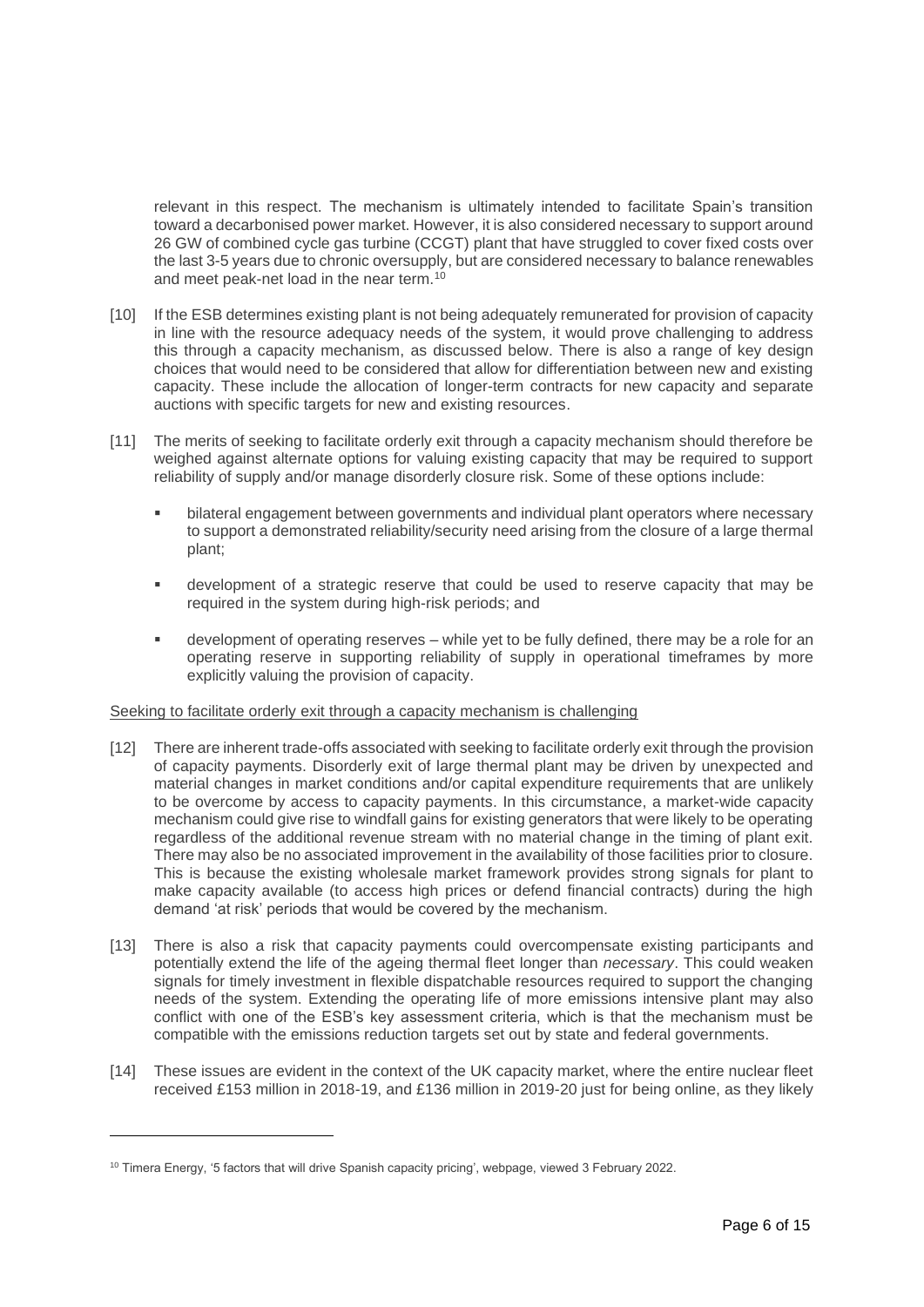would have been anyway.<sup>11</sup> In the first T-4 auction, close to a third of existing plant also did not place an exit bid (i.e. a price beneath which they would not be able to offer the capacity and so would drop out of the auction), indicating they were indifferent to the outcome.<sup>12</sup> The mechanism has also seemingly failed to adequately account for externalities such as emissions and flexibility, given it has heavily incentivised the proliferation of new diesel generators and resulted in substantial payments to coal plant.<sup>13</sup>

- [15] To address these concerns UK policy makers are considering moving away from the current single 'pay as clear' auction format. Options under review include a split format, where existing capacity and new / refurbished capacity is procured through separate auctions with individual procurement targets assigned to each; and a single auction with multiple clearing prices for different types of capacity (i.e. new build vs. existing, or low carbon vs. higher carbon).<sup>14</sup>
- [16] The Initiation Paper also suggests a capacity mechanism in its own right would improve the level of information available to the market about the imminent exit of generation. Given the existing notice of closure framework already requires generators to provide AEMO (and by extension the market) with notice of its closure date (and any revisions to that date), it is unclear how a capacity mechanism would provide any additional insights.

### Timely new investment and a robust closure notification framework is key to managing plant retirement

- [17] Given the above factors, the overarching design objective and associated jurisdictional principles would likely be best achieved by establishing a capacity mechanism that provides strong signals for timely entry, complemented by a robust notice of closure mechanism. In this context, orderly exit could be regarded as retiring plant satisfying the 42-month notice of closure requirement and not seeking an exemption to close early. This includes circumstances where a generator brings forward a previously announced closure date, but still satisfies the 42-month notice requirement. Orderly exit occurs so long as there is sufficient time for a market response and there are strong signals for new resources to enter the market.
- [18] The simplest design choice that could be adopted to facilitate timely entry and complement orderly exit would be to limit participation in the capacity mechanism to new build. Under this approach, longer term capacity contracts (e.g. spanning 7-15 years in duration) could be allocated to new firm dispatchable resources through a competitive auction process in advance of an identified reliability shortfall. Such a framework would provide the revenue certainty needed to justify timely investment in long lived assets as ageing thermal resources progressively retire and ensure there is no duplication of costs to secure reliability, therefore minimising overall costs for consumers.
- [19] A potential trade-off associated with limiting access to new plant is that it would introduce an additional revenue stream for new capacity providers that is not available to incumbents. In Origin's view, the volume and type of capacity that would be delivered through such an approach is unlikely to materially impact bid stack dynamics. Flexible dispatchable resources are likely to remain the marginal plant in the NEM and sit at the top of the bid stack. The risk of the mechanism accelerating the closure of ageing thermal plant that generally sit lower down the bid stack is therefore likely to be limited. These risks could also be managed by ensuring the duration of

<sup>11</sup> Institute for Public Policy research, "Incapacitated – why the capacity market for electricity generation is not working, and how to reform it", March 2016, pg. 3.

 $12$  Ibid.

 $13$  Ibid.

<sup>14</sup> Department for Business, Energy & Industrial Strategy, 'Capacity Market: Improving delivery assurance and early action to align with net zero – Call for Evidence', July 2021, pg. 33-37.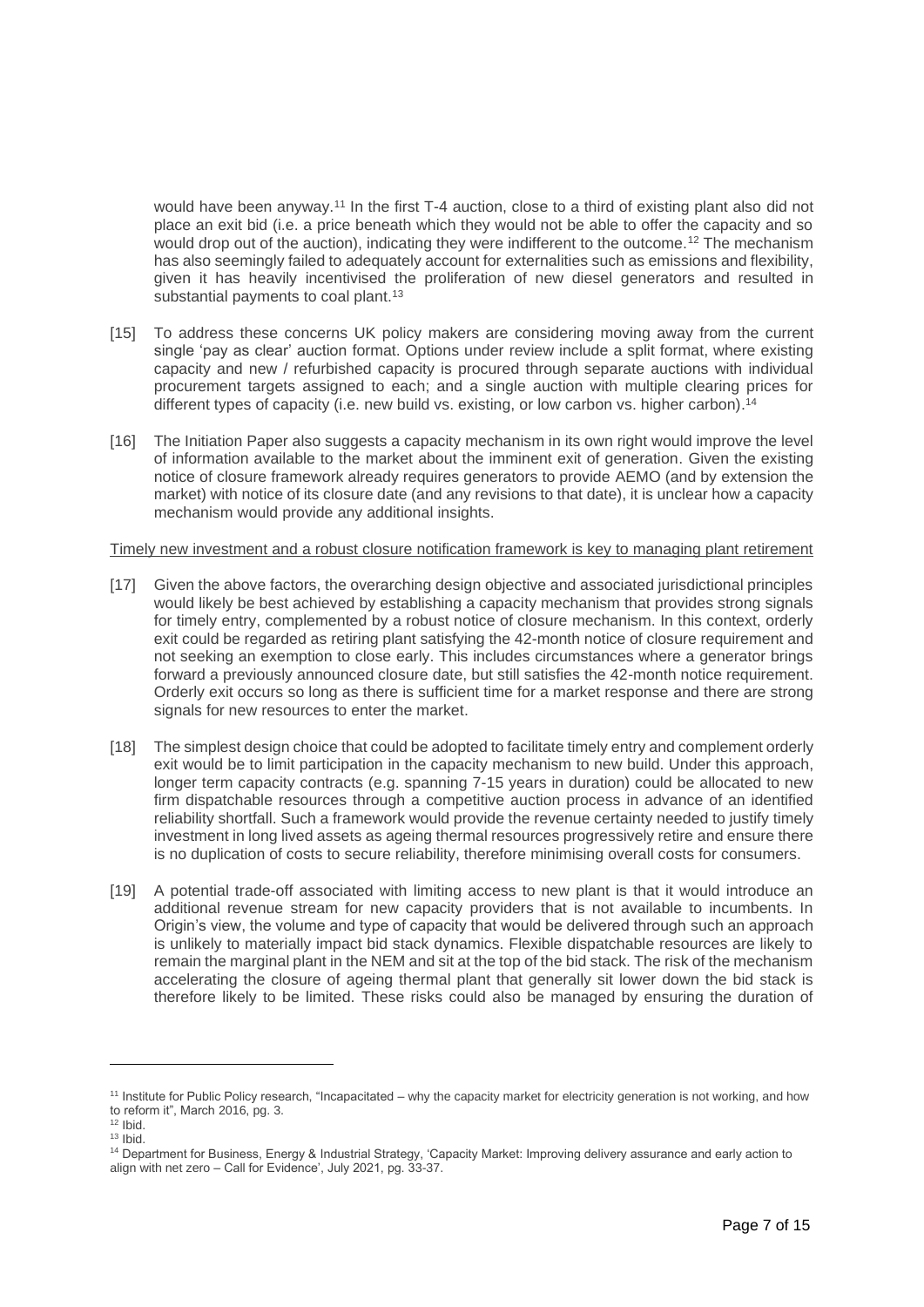contracts available to new entrants are no longer than required to support new entry, after which plant become fully reliant on the energy-only market for revenue.

[20] The above approach should ultimately ensure the market has visibility of expected closure timeframes and signals for investment are sufficient to support timely entry. To the extent there is any residual risk of disorderly closure, this could likely be effectively managed through the alternate approaches identified above, including strategic reserves, bilateral engagement with jurisdictions and potentially operating reserves.

## **2. High-level design approach**

- [21] A fundamental design choice is whether the capacity mechanism is centralised or decentralised. In considering this, it is important to acknowledge that both options entrench a higher level of central decision making compared to the status quo. As a result, both approaches shift the risks of any poor central decision making (e.g. overly conservative reliability targets) to consumers.
- [22] A primary rationale for considering a capacity mechanism is to provide governments and policy makers with greater certainty around the future level of resource adequacy. While this changes the risk allocation for consumers, the expectation is this is outweighed by avoiding the adverse impacts that could arise if the desired level of reliability is not achieved. As discussed below, a centralised approach is preferable in that it strikes a more appropriate balance between risk to consumers and certainty of achieving the desired reliability outcomes.

## *2.1 A centralised approach to forecasting is key to supporting the reform objective*

- [23] Origin does not consider a decentralised approach to forecasting would provide for a more efficient allocation of risk. Under both approaches under/over-procurement risk is partially shifted to consumers (albeit through retailers in the context of a decentralised framework). The level of risk allocated to consumers will also ultimately be linked to the target level of reliability established by governments/policy makers, and other centrally determined parameters such as procurement time frames; eligibility; and penalty provisions.
- [24] Retailers also do not have perfect foresight with respect to forecasting future demand, particularly given uncertainty around the nature and timing of contracting with commercial and industrial (C&I) customers. As previously noted by the ESB, customers are generally unwilling to enter into contracts with durations beyond around two years. A retailer's C&I load is therefore highly variable, with customers churning regularly. In this circumstance it is likely the market operator would have a better view of aggregate system demand against which resource adequacy should be assessed. This was acknowledged by FTI Consulting, who noted that '*In principle, if retailers are in aggregate better at assessing and managing risk, devolving the procurement to retailers rather than the [system operator] SO improves efficiency… However, the SO will have more*  information on the system needs in aggregate.<sup>'15</sup> It is also consistent with the existing approach to assessing and managing resource adequacy, noting intervention mechanisms such as the Reliability and Emergency Reserve Trader (RERT) are triggered based on AEMO's centralised view of forecast supply/demand requirements.
- [25] As discussed above, the notice of closure framework, coupled with the propensity for plant operators to engage with AEMO and jurisdictions ahead of any plant closure, should also ensure

<sup>15</sup> FTI Consulting, *'Resource Adequacy Mechanisms in the National Electricity Market'*, 16 July 2020, pg. 116.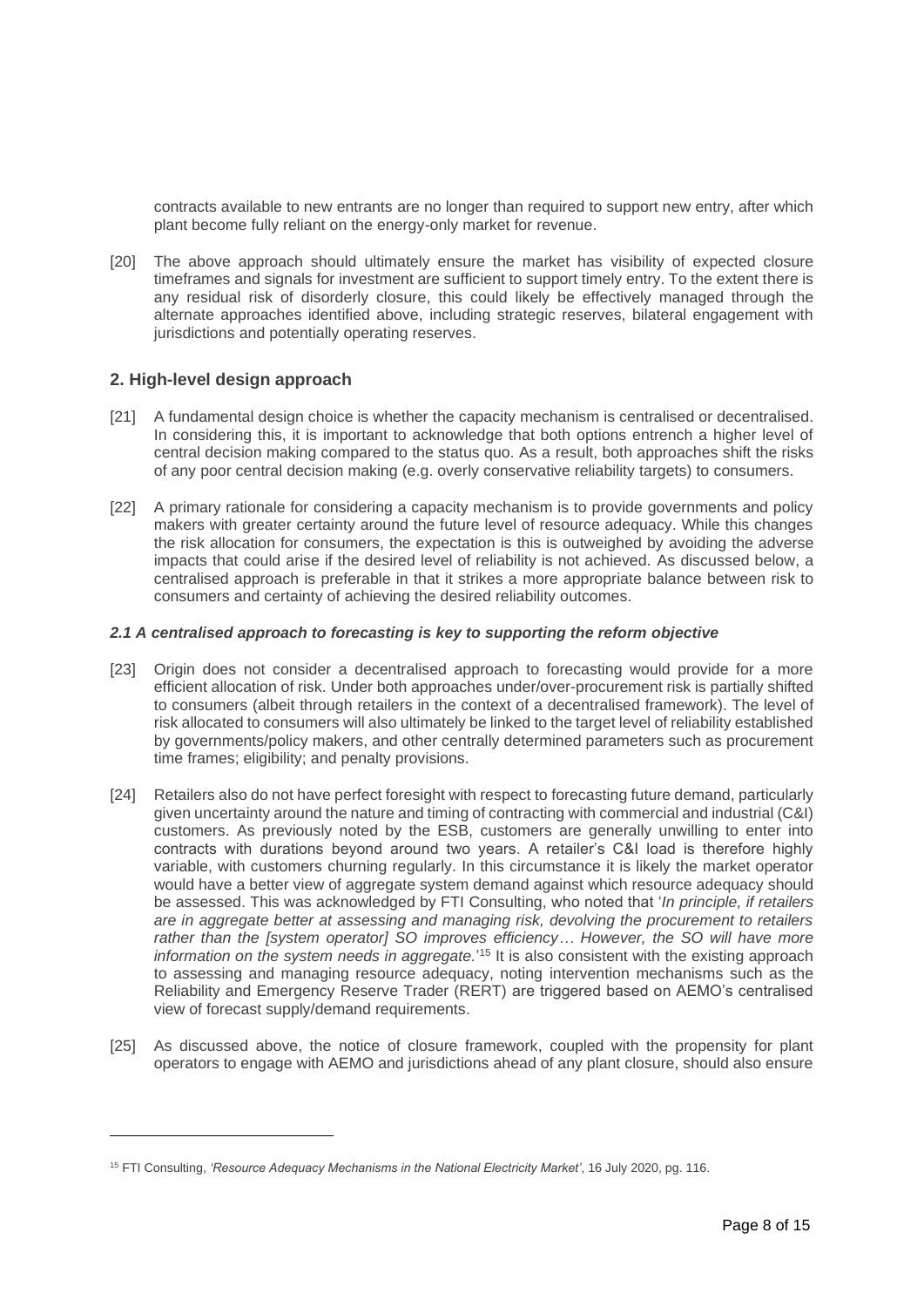there is adequate visibility around the outlook for thermal plant closure. This would further reduce any potential efficiency gains associated with decentralised forecasting.

## *2.2 Centralised procurement frameworks provide a more direct, transparent and certain means of facilitating timely investment*

- [26] As noted by the ESB, a centralised capacity mechanism would provide AEMO and jurisdictions with the greatest level of assurance that reliability will be adequate over a forward period.<sup>16</sup> This is largely because centralised frameworks provide greater certainty around the level and timing of replacement capacity, as they can be designed to allocate longer-term contracts that are necessary to support investment in new resources, directly addressing the core objective. This design aspect is reflected across most centralised capacity market frameworks internationally, with ISO-NE, Ireland and the UK providing 7-, 10- and 15-year contracts respectively for new build. A centralised mechanism could also be designed to satisfy the specific reliability and technology preferences of a given jurisdiction, particularly where the mechanisms limited to new investment only. It would effectively allow jurisdictions to choose their level of participation, which would include opting to not hold capacity auctions if a jurisdiction deems them unnecessary to support reliability objectives.
- [27] In contrast, a decentralised approach to procurement would provide a relatively indirect (and consequently uncertain) means of facilitating new investment. Decentralised procurement relies on incentivising retailers/customers to procure physical capacity certificates sufficient to cover some target level of demand (e.g. a proportion of a centrally determined demand target or actual retail load). The scarcity value of certificates is then expected to support new investment by driving those parties to enter longer-term arrangements for certificate procurement.
- [28] This is largely analogous to the existing NEM framework, where spot price exposure incentivises retailers to enter into forward contracts to manage their risk. This notionally then provides the revenue certainty required to support new investment and ensure generation capacity is available when required. The same factors that make investment in marginal dispatchable plant challenging in a transitioning market are therefore likely to persist under a decentralised framework. In particular, a retailer's willingness to enter into longer-term capacity contracts to support investment will be weakened by uncertainty around forecast retail load and the value of capacity, as discussed below.
	- *Uncertainty of future retail load*: The level of a retailer's procurement liability in future years will be dependent on factors such as the uncertain nature and timing of its contracting with C&I customers. There is also significant uncertainty around the longevity of major industrial loads and the outlook for grid demand more broadly.
	- Uncertain capacity value: A physical trading requirement would rely on signalling scarcity through the value of defined certificates. Comparisons have been made to the Large-scale Renewable Energy Target (LRET) in this respect. However, it is important to note the success of the LRET was primarily due to the mechanism providing a clear and firm longterm target for new investment, in an environment of declining renewables costs. In contrast, under a decentralised capacity framework, the forward capacity target would vary annually, and there is only likely to be value in reliability certificates during years where the supply/demand balance is forecast to be tight, with the price of certificates expected to reduce when new entry occurs.

<sup>16</sup> ESB, 'Capacity mechanism – Project initiation paper', December 2021, pg. 20.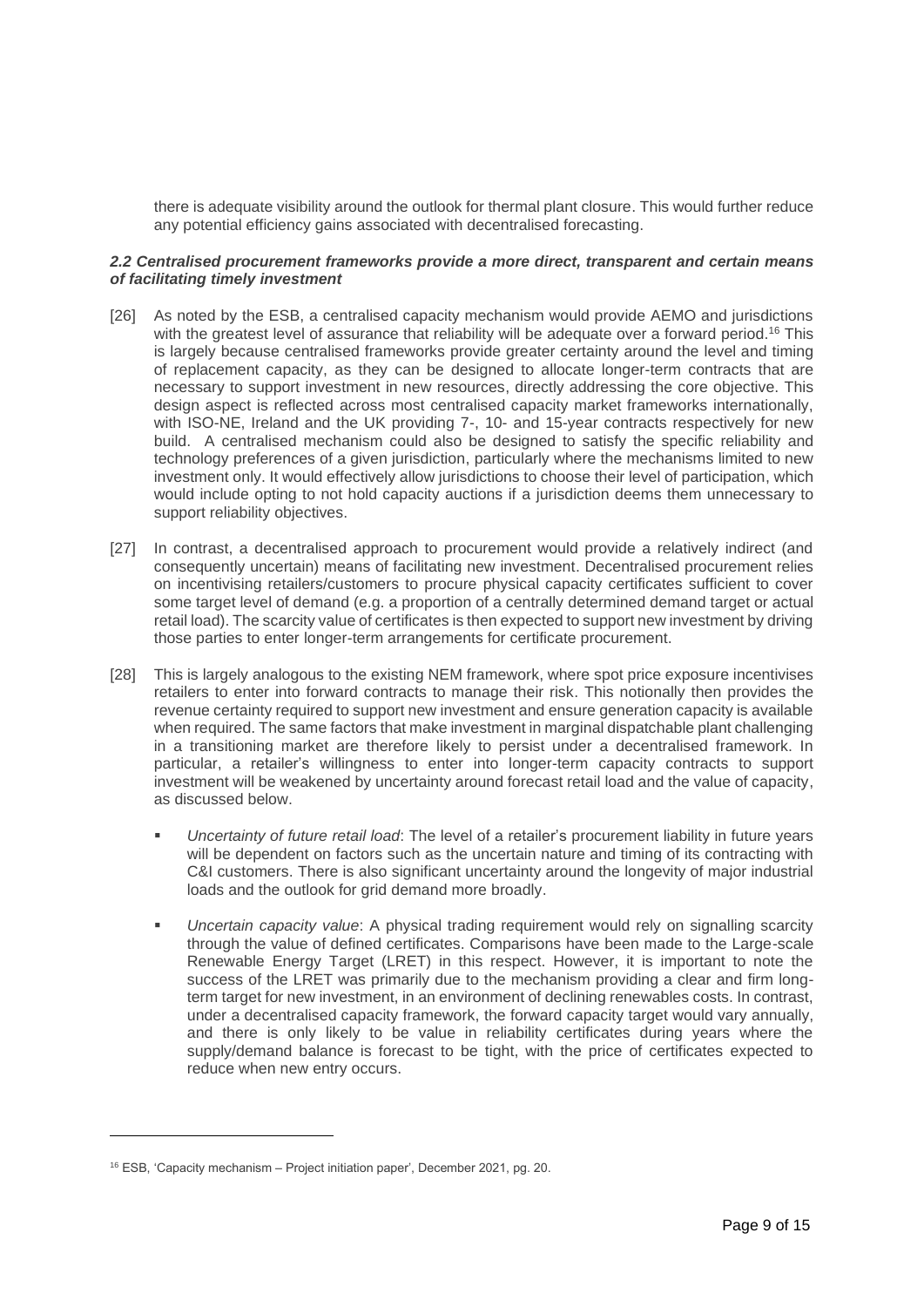Examples of market participants paying a shortfall charge under the LRET also highlights the risk that willingness to enter into long-term arrangements to procure certificates (and therefore underwrite investment) are likely to be weak if there is an expectation certificate prices will be lower in future periods. A merchant investor looking to capture the scarcity value of certificates (should that signal arise) would also not have the requisite revenue certainty to support new investment.

[29] Given the above factors, it is unlikely a decentralised mechanism would materially improve longer term investment signals or provide governments with sufficient certainty around the outlook for resource adequacy relative to the existing energy only market. The ability for retailers to efficiently manage the cost of capacity certificates would also likely be materially reduced in circumstances where there is no opportunity for inter-regional trade (i.e. due to some regions opting out of the mechanism) and/or the level of local generation capacity within a region is limited. This could ultimately lead to increased price uncertainty and higher costs for consumers.

International experience highlights the challenge of driving investment under decentralised frameworks

[30] The challenges associated with facilitating new investment under decentralised frameworks are also evident across the decentralised and hybrid international markets referenced by ESB, as outlined in Table 1 below.

| <b>Market</b>                               | <b>Key observations</b>                                                                                                                                                                                                                                                                                                                                                                                                                                                                                                                                                                                                                                                                                                                                                                                                                                                                                                                                                                                                                                                                                                                                                                                                                                                                                                |
|---------------------------------------------|------------------------------------------------------------------------------------------------------------------------------------------------------------------------------------------------------------------------------------------------------------------------------------------------------------------------------------------------------------------------------------------------------------------------------------------------------------------------------------------------------------------------------------------------------------------------------------------------------------------------------------------------------------------------------------------------------------------------------------------------------------------------------------------------------------------------------------------------------------------------------------------------------------------------------------------------------------------------------------------------------------------------------------------------------------------------------------------------------------------------------------------------------------------------------------------------------------------------------------------------------------------------------------------------------------------------|
| <b>France</b>                               | A lack of long-term price signals for new investment was highlighted by the European<br>Commission in its initial assessment of the French capacity market framework when<br>proposed. <sup>17</sup> In particular, the Commission noted 'long-term investments by new entrants<br>may require some degree of price predictability over a certain number of years, which one-<br>year certificates are unlikely to provide.' <sup>18</sup> As a result, the final design of the French market<br>was augmented to include a mechanism for allocating seven-year contracts to new entrants<br>with a view to supporting financing of those projects. <sup>19</sup> In the Commissions view, this length<br>of contract offers satisfactory security for long-term investments, on the one hand, while<br>preventing the risk of technology 'lock in' that could be brought about by longer contacts. <sup>20</sup><br>• Concerns around the boom/bust dynamic of certificate pricing that predicated the need for a<br>centralised contracting approach for new plant have also come to fruition, with auction prices<br>reducing from €18,000/MW in December 2018 to €0/MW in May 2019, in part due to low<br>demand from liable entities and additional supply being made available on interconnectors. <sup>21</sup> |
| <b>California</b><br>Independent            | The California Public Utilities Commission (CPUC) undertook a review of its decentralised<br>resource adequacy framework in 2019/20 and determined that:                                                                                                                                                                                                                                                                                                                                                                                                                                                                                                                                                                                                                                                                                                                                                                                                                                                                                                                                                                                                                                                                                                                                                               |
| <b>System</b><br><b>Operator</b><br>(CAISO) | there is value in having multi-year contracts to ensure resources needed for reliability<br>are procured in an orderly fashion; <sup>22</sup> and                                                                                                                                                                                                                                                                                                                                                                                                                                                                                                                                                                                                                                                                                                                                                                                                                                                                                                                                                                                                                                                                                                                                                                      |
|                                             | a central procurement system, at least for some parts of the local resource adequacy<br>$\overline{\phantom{a}}$<br>requirement, was most likely to provide cost efficiency, market certainty, reliability,<br>administrative efficiency, and customer protection. <sup>'23</sup>                                                                                                                                                                                                                                                                                                                                                                                                                                                                                                                                                                                                                                                                                                                                                                                                                                                                                                                                                                                                                                      |
|                                             | A hybrid framework was ultimately adopted that allows a central buyer (the distributor) to<br>procure resource adequacy needs over a three year forward period within the Pacific Gas                                                                                                                                                                                                                                                                                                                                                                                                                                                                                                                                                                                                                                                                                                                                                                                                                                                                                                                                                                                                                                                                                                                                  |

**Table 1: Decentralised capacity markets – recent observations from international markets**

<sup>22</sup> CPUC, 'Decision refining the resource adequacy program – Proposed Decision', 21 February 2019, pg. 16.

<sup>23</sup> Ibid, pg. 6.

<sup>17</sup> European Commission, 'Commission Decision on State Aid Scheme – SA.39621 2015/C (ex 2015/NN)', 8 November 2016.

<sup>18</sup> Ibid, pg. 14.

<sup>19</sup> Ibid, pg. 36.

<sup>&</sup>lt;sup>20</sup> Ibid, pg. 41.

<sup>&</sup>lt;sup>21</sup> Montel, 'French energy regulator mulls capacity market reform', 25 September 2019, online article, accessed 7 June 2021.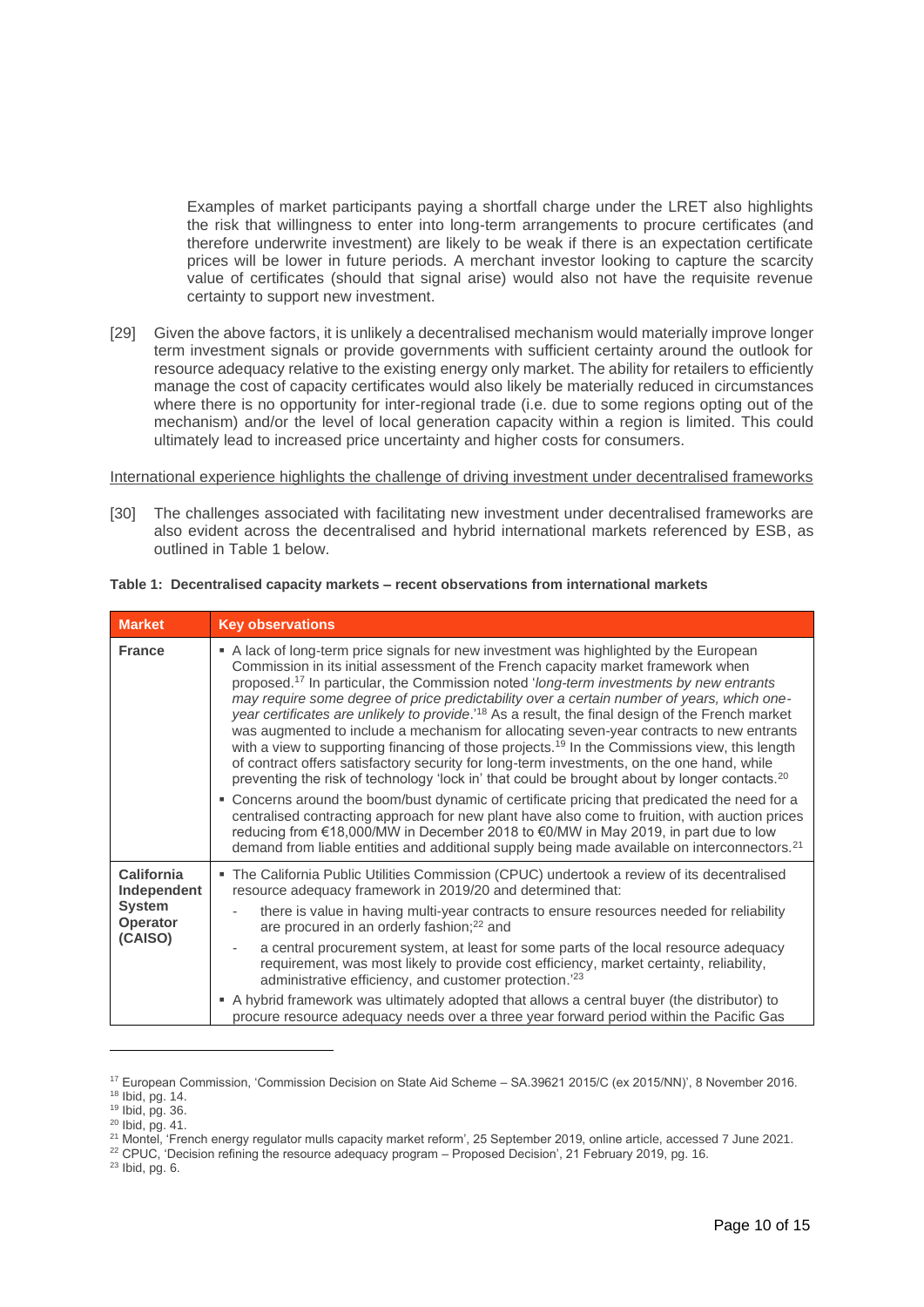|            | and Electric Company (PG&E) and Southern California Edison (SCE) distribution areas. <sup>24</sup><br>The CPUC stopped short of recommending a fully centralised market framework, in large<br>part due to concerns that if CAISO were to serve as the central procure, such an approach<br>would open California's capacity market and environmental goals to federal oversight. <sup>25</sup>                                                                                                                                                                                                                                                                                                                                      |
|------------|--------------------------------------------------------------------------------------------------------------------------------------------------------------------------------------------------------------------------------------------------------------------------------------------------------------------------------------------------------------------------------------------------------------------------------------------------------------------------------------------------------------------------------------------------------------------------------------------------------------------------------------------------------------------------------------------------------------------------------------|
| <b>PJM</b> | As noted by the ESB, PJM operate a capacity market whereby demand is centrally forecast<br>and procured through a central auction. However, load serving entities (LSEs) have the<br>option to opt-out of the mechanism under the Fixed Resource Requirement (FRR) and meet<br>their own capacity obligation through separate arrangements (e.g. physical generation and<br>contracting). The FRR option has been in place since 2007 and reportedly only been<br>adopted by two large utilities, Duke Energy and AEP. This is seemingly due to the FRR<br>being a five-year commitment for LSEs that choose that path, and potentially a high-cost<br>option relative to paying a proportion of PJMs capacity charge. <sup>26</sup> |

## *2.3 Regulatory burden would be heightened under a decentralised framework*

- [31] There will be a greater cost and compliance burden associated with a decentralised procurement framework, given the need to establish additional obligations on the demand-side to ensure the appropriate level of load is covered. As noted in the Initiation Paper, the decentralised options proposed would need to be supported by penalty frameworks to incentivise capacity procurement by retailers/customers and assessment processes to test compliance (whether ex-ante, or expost). This compares with a centralised approach, where AEMO could procure the required level of capacity through an auction process and retailers would simply be allocated a proportionate share of the cost under a new fee.
- [32] The ESB notes a decentralised framework may also necessitate some form of mechanism to support the trading of capacity certificates. Where measures are considered that would require existing resources to supply capacity to support liquidity, this would further increase the level of regulatory burden for the supply-side. It could also create additional costs/risks for market participants in the event: vertically integrated suppliers are unable to use capacity certificates to meet their own liability; or the ability of resources to manage unplanned outages and maintenance risk is not adequately accounted for when setting the level of the requirement.

| <b>Principles</b>                                                                                     | <b>Decentralised (Options 1a and 1b)</b>                                                                                                                                                                    | <b>Centralised (Option 2)</b>                                                                                                                                                                                                                         |
|-------------------------------------------------------------------------------------------------------|-------------------------------------------------------------------------------------------------------------------------------------------------------------------------------------------------------------|-------------------------------------------------------------------------------------------------------------------------------------------------------------------------------------------------------------------------------------------------------|
| <b>Achieving</b><br>the optimal<br>level of<br>reliability<br>for NEM demand. $[x]$<br>customers. [*] | Incentives for retailers to underwrite new<br>investment to support a proportion of<br>maximum demand are likely to remain<br>weak, given uncertainty around C&I<br>customer demand and the broader outlook | • The mechanism could be designed to<br>directly support the investment needs of the<br>NEM through the provision of longer-term<br>contracts to new flexible dispatchable<br>resources. $\lceil \checkmark \rceil$<br>• Procurement volumes would be |
|                                                                                                       | • An inability to secure physical supply may<br>impede retailers' ability to compete for C&I                                                                                                                | transparently set and aligned with<br>government/consumer expectations for<br>reliability. $\lceil \checkmark \rceil$                                                                                                                                 |
|                                                                                                       | • An investor looking to capture the scarcity<br>value of contracts backed by physical<br>generation capacity (should that signal                                                                           | • Central procurement approach would<br>support merchant generator investments<br>and facilitate further competition with<br>incumbent generators. $\lceil \checkmark \rceil$                                                                         |

|  |  |  |  |  | Table 2: Summary assessment - high-level design options |
|--|--|--|--|--|---------------------------------------------------------|
|--|--|--|--|--|---------------------------------------------------------|

<sup>&</sup>lt;sup>24</sup> CPUC, 'CPUC adopts central procurement framework for local resource adequacy', press release, 17 September 2020, pg. 1. <sup>25</sup> John, St Jeff., Wood Mackenzie (formerly Greentech Media), 'California's Complicated Path to Changing Its Resource Adequacy Rules', online article, 4 March 2019.

<sup>&</sup>lt;sup>26</sup> John, St Jeff., Wood Mackenzie (formerly Greentech Media), 'How FERC's New Ruling Is Upending the Country's Biggest Capacity Market, online article, 3 July 2018.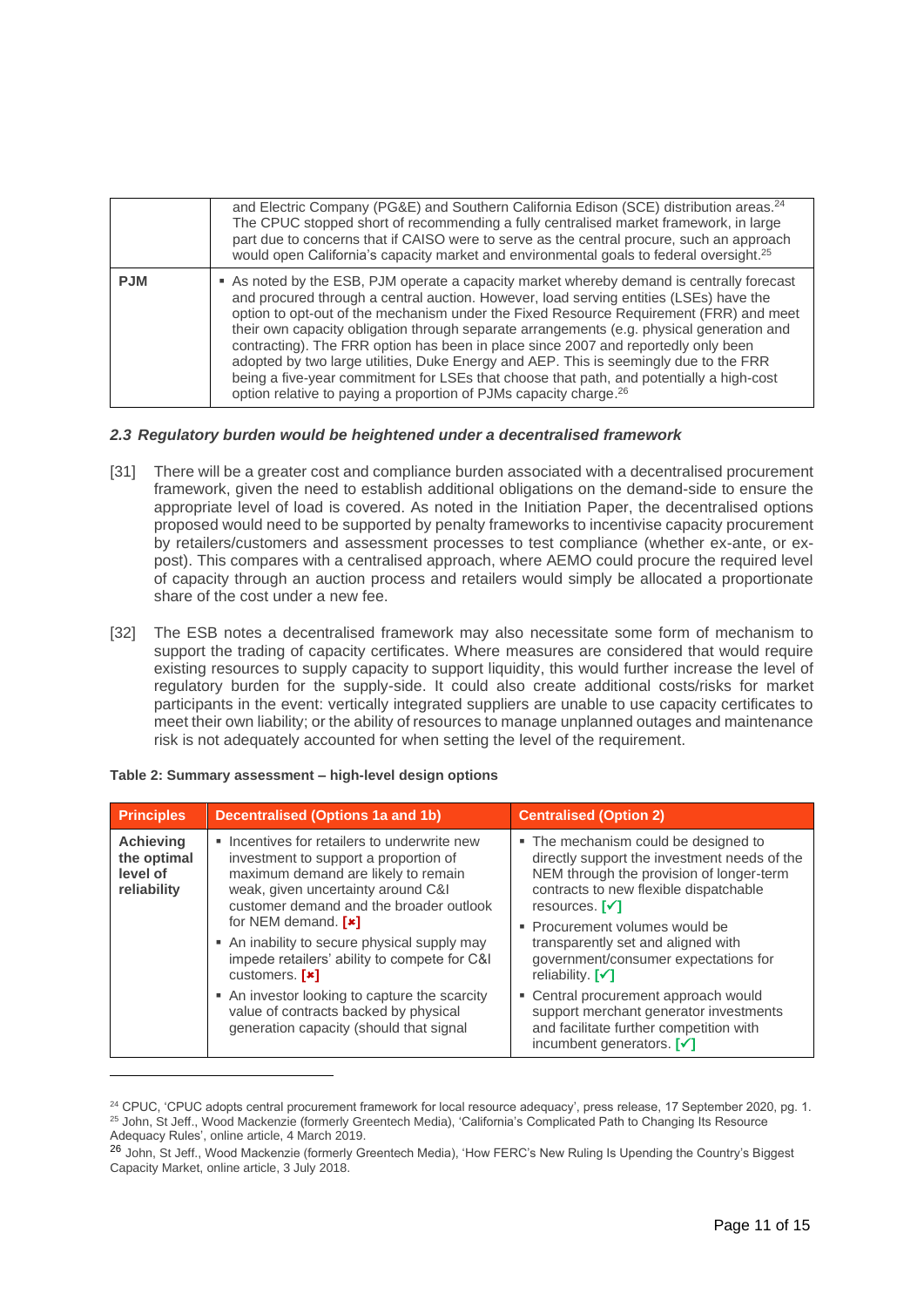|                                             | arise) would still have no long-term revenue<br>certainty to support new investment. [*]                                                                                                                                                                                                                                                                                                                                                                                                                                                                                                                           |                                                                                                                                                                                                                                                                                                                                                                                                                     |
|---------------------------------------------|--------------------------------------------------------------------------------------------------------------------------------------------------------------------------------------------------------------------------------------------------------------------------------------------------------------------------------------------------------------------------------------------------------------------------------------------------------------------------------------------------------------------------------------------------------------------------------------------------------------------|---------------------------------------------------------------------------------------------------------------------------------------------------------------------------------------------------------------------------------------------------------------------------------------------------------------------------------------------------------------------------------------------------------------------|
| <b>Appropriate</b><br>allocation<br>of risk | • Some under / over-procurement risk<br>transferred to retailers / consumers. Risks /<br>costs would depend on centrally determined<br>targets and obligations. [?]                                                                                                                                                                                                                                                                                                                                                                                                                                                | Some under / over-procurement risk<br>transferred to retailers / consumers. Risks /<br>costs would depend on centrally<br>determined targets and obligations. [?]                                                                                                                                                                                                                                                   |
| <b>Technology</b><br>neutrality             | • To the extent the mechanism does not<br>improve long term investment signals,<br>incentives to invest in technologies that best<br>support the needs of the NEM are likely to<br>be reduced. $[\cdot]$                                                                                                                                                                                                                                                                                                                                                                                                           | The mechanism could be designed to<br>٠<br>directly incentivise investment in resources<br>necessary to complement increased VRE<br>penetration, accounting for any relevant<br>externalities such as emissions and<br>dispatchability. $[\checkmark]$                                                                                                                                                              |
| <b>Minimise</b><br>regulatory<br>burden     | • Regulatory intervention would be required<br>to set key parameters, including<br>procurement targets / obligations;<br>procurement time frames; eligibility; and<br>penalty provisions. [?]<br>Additional regulatory burden associated<br>with establishing demand-side obligations<br>to drive capacity certificate procurement,<br>and potentially supply-side liquidity<br>obligations. [*]<br>Risk of ongoing intervention is high, given<br>governments would be reliant on market<br>settings and obligations on retailers<br>facilitating (but not guaranteeing) the<br>required level of investment. [*] | Regulatory intervention would be required<br>to set key parameters, including<br>procurement targets / obligations;<br>procurement time frames; eligibility; and<br>penalty provisions. [?]<br>Investor sentiment would be strengthened<br>by the transparent and uniform framework<br>for delivering resource capacity in line with<br>government expectations, reducing the risk<br>of ongoing interventions. [v] |
| <b>Emissions</b><br>reduction               | • To the extent the mechanism does not<br>improve long term investment signals and<br>indirectly extends the life of ageing thermal<br>plant, it may not be compatible with<br>emissions reduction targets set out by state<br>governments. [?]                                                                                                                                                                                                                                                                                                                                                                    | As noted above with respect to technology<br>neutrality, the mechanism could be<br>designed to directly incentivise investment<br>in resources necessary to complement<br>increased VRE penetration, accounting for<br>any relevant externalities such as emissions<br>reduction targets. $\lceil \checkmark \rceil$                                                                                                |

## **3. Core design areas**

[33] Origin's initial views on the core design areas identified in the Initiation Paper are provided below. As noted by the ESB, many of these areas involve complex decisions that will require more detailed consideration as the capacity mechanism design process progresses.

## *3.1 Defining capacity*

Capacity payments should be linked to the provision of capacity during 'at risk' peak demand periods

- [34] An 'at risk' period should represent the annual peak demand period (and any associated trading intervals) as reported in AEMO's ESOO. Consistent with the ESOO, this would likely represent early evening trading intervals in Q1 for the mainland NEM regions. If the peak demand period changes over time, this could be reflected in a revised definition of the capacity product in future procurement periods as required.
- [35] Greater penetration of VRE will introduce additional weather-related uncertainties in the system that could test resource adequacy outside of the historical high-demand periods (e.g. due to wind and solar resources being unavailable). However, we do not agree there is a need to account for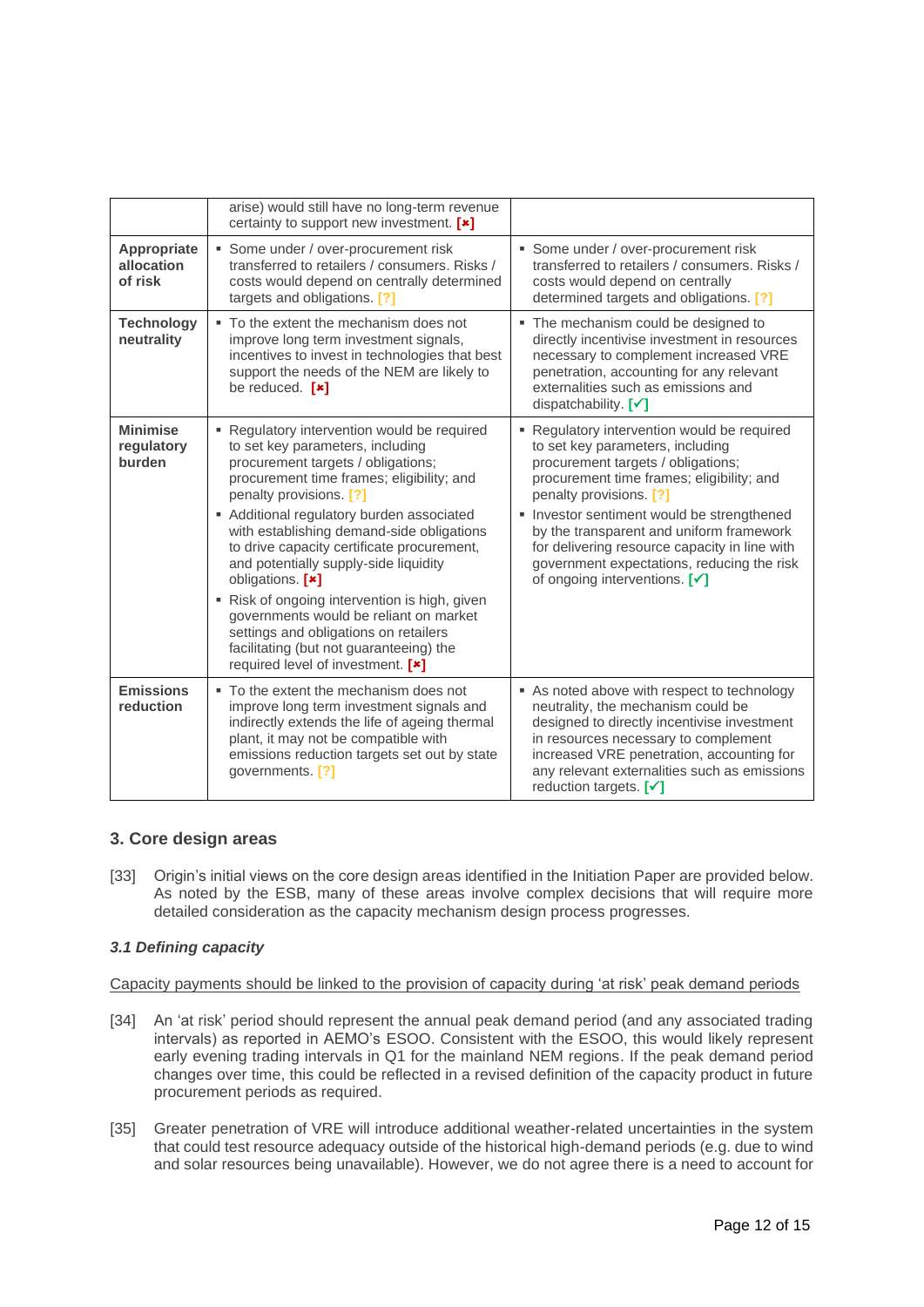these types of scenarios through the capacity product definition. Where the capacity market framework is designed to broadly complement the existing energy only market framework and its strong operational signals, this should facilitate investment in the right mix of dispatchable technologies that can address those risks.

A forward-looking approach to derating variable capacity would be appropriate

- [36] A robust methodology would need to be established to determine the firmness of a resource's output during 'at risk' periods and by extension, the amount of capacity it could technically supply into the capacity market. While this may be relatively straight forward in the context of dispatchable thermal plant, determining the firmness of variable resources is inherently more challenging given uncertainty around resource availability.
- [37] Origin is broadly supportive of applying a forward-looking approach to derating wind and solar capacity that accounts for the impact of different future generation mixes on the timing of at-risk periods. This is preferable to relying on historical data, which could underestimate the potential contribution of wind / solar facilities to supply as the level of VRE penetration increases and by extension, heighten the risk of over-procurement. The ESB should draw on experience from other international markets such as the UK and PJM to consider how a forward-looking approach could be applied.
- [38] Consistent with the above, a simulation-based approach to derating battery storage capacity would likely provide for a more accurate representation of the contribution of those types of facilities to peak demand.

## *3.2 Forecasting methodology and determination of capacity certificate demand*

[39] As discussed in Section 2 above, Origin considers a centralised approach to forecasting demand and procuring capacity would best support the overarching objective, given the approach is more conducive to facilitating timely investment and has a lower level of regulatory burden. A centralised approach is also likely to provide AEMO and jurisdictions the greatest confidence that reliability is ensured; and greater price certainty for market participants and consumers over time, minimising the price shocks that can be associated with large plant exit.

### *3.3 Certificate trading and procurement methods*

A capacity auction would best support a centralised approach to procurement

- [40] Under a centralised capacity mechanism, an auction process would provide the most efficient and competitive approach to procuring capacity. However, there are some key design choices that would need to be considered to maintain strong signals for timely entry and minimise potential costs/risks for consumers under a market-wide framework, as noted below.
	- *Duration of capacity contracts:* The duration of contracts allocated through the auction must provide prospective investors with the certainty required to support new build. As previously noted, many key markets make longer-term contracts available to new capacity providers, typically in the order of 7 years. Contract durations under the proposed capacity mechanism would likely need to span similar timeframes, noting short-term contracts are unlikely to provide the requisite level of certainty for investors. Providing shorter duration contracts to existing participants (i.e. one year) would be consistent with supporting the orderly closure objective while mitigating the associated risks.
	- *Auction format / pricing*: Single auction formats that provide a common clearing price for all eligible participants risk over-paying existing capacity, given those participants can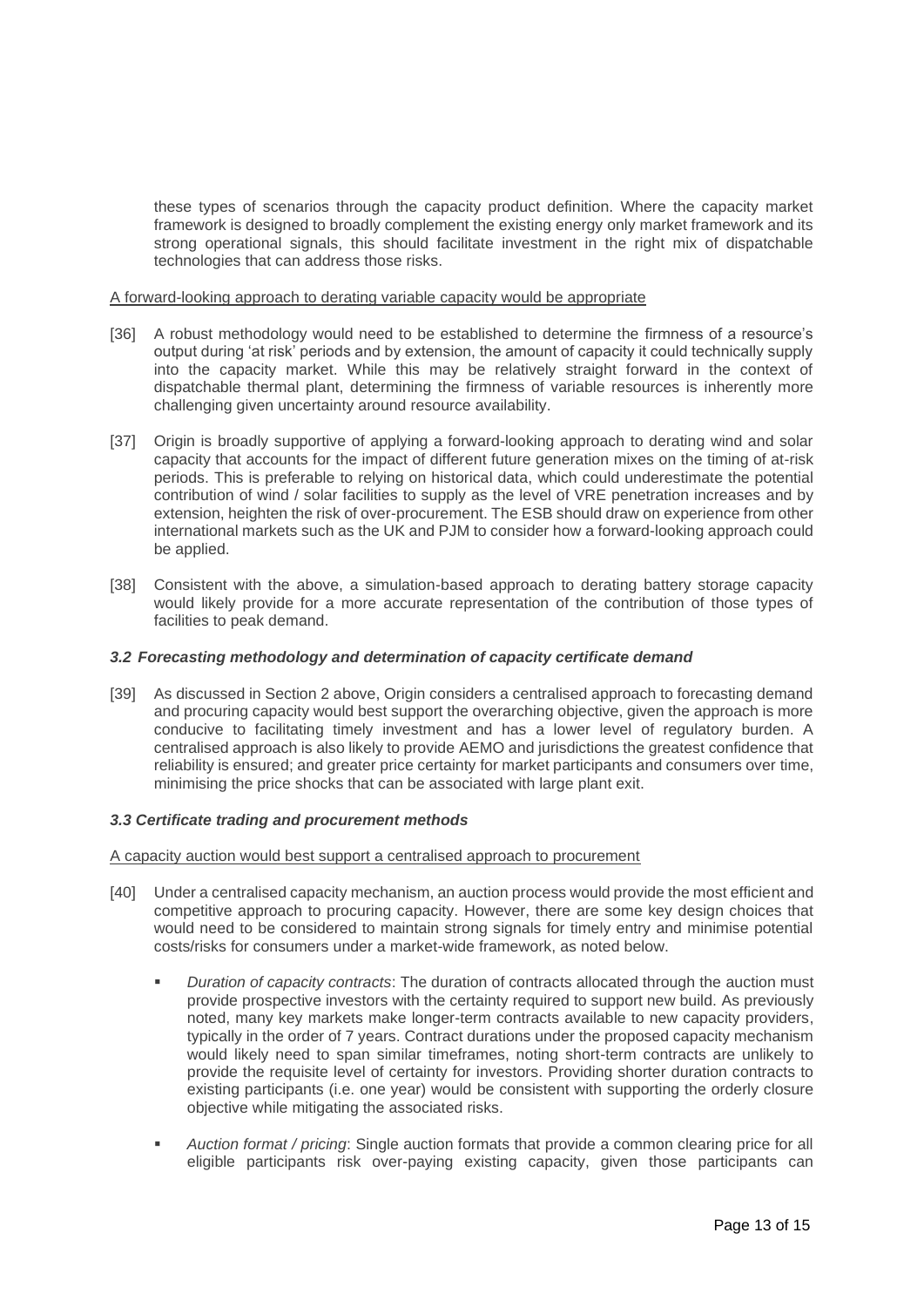potentially receive the new entrant price regardless of whether they required that level of revenue for service provision. As noted above, the UK is currently assessing the merit of alternate auction formats that provide a clearer differentiation between existing and new capacity with a view to better incentivising investment in new low emissions plant. The ESB should consider the outcomes / learnings of this process to ensure the capacity mechanism design is appropriately targeted.

#### Establishing a procurement trigger would reduce overall costs for consumers

- [41] Consistent with the design of the existing retailer reliability obligation (RRO) mechanism, establishing a procurement trigger in the order of 3-5 years ahead of an identified capacity shortfall would ensure any capacity mechanism only binds during 'at risk' periods (in a given region). This would assist with minimising the associated costs for retailers, and by extension consumers, during periods when supply and demand are adequately balanced.
- [42] A triggered approach is also well aligned with the principle that the capacity mechanism should complement the existing market framework, given market participants would be reliant on spot market signals to ensure resource adequacy during non-binding periods. Where market signals are sufficient to support investment, the mechanism would not need to be triggered.

### *3.4 Transmission constraints*

Derating generation / interconnector capacity would provide a simple and direct approach to accounting for transmission constraints

- [43] Transmission constraints (including for interconnectors) would need to be appropriately accounted for to ensure available supply during 'at risk' periods is not overestimated. This is consistent with AEMO's current approach to forecasting reliability during at risk periods, which considers network capability.
- [44] While the complexity of different approaches will likely need to be considered in further detail, we consider the most effective approach to accounting for transmission constraints would be to derate generation and interconnector capacity on a prorated basis to reflect the impact of any likely constraints during at risk periods. Given the level of network planning undertaken by AEMO, it should be possible to transparently report information on the risk of constraints in given locations as the network evolves. Derating generation and/or interconnector capacity on a prorated basis would then ensure developers bear the congestion risk associated with their investment decisions.

### The contribution of interconnectors to supply within a given region will need to be accounted for

[45] Origin agrees consideration would need to be given to the treatment of interconnection under any design approach, particularly given that in some NEM regions, the level of local firm capacity during 'at risk' periods may not be sufficient to cover demand. In the context of operating a centralised auction process, clearing the auction simultaneously across the NEM would also assist with optimising capacity procurement across all regions, accounting for interconnector constraints.

### *3.5 Market power mitigation*

[46] The ESB's concerns around the potential impact of market power appear to mostly relate to ensuring access to capacity certificates on a competitive basis under a decentralised framework. which again may be an additional complexity associated with that design option. It is important to note the *Competition and Consumer Act* (CCA) prohibits firms with a substantial degree of market